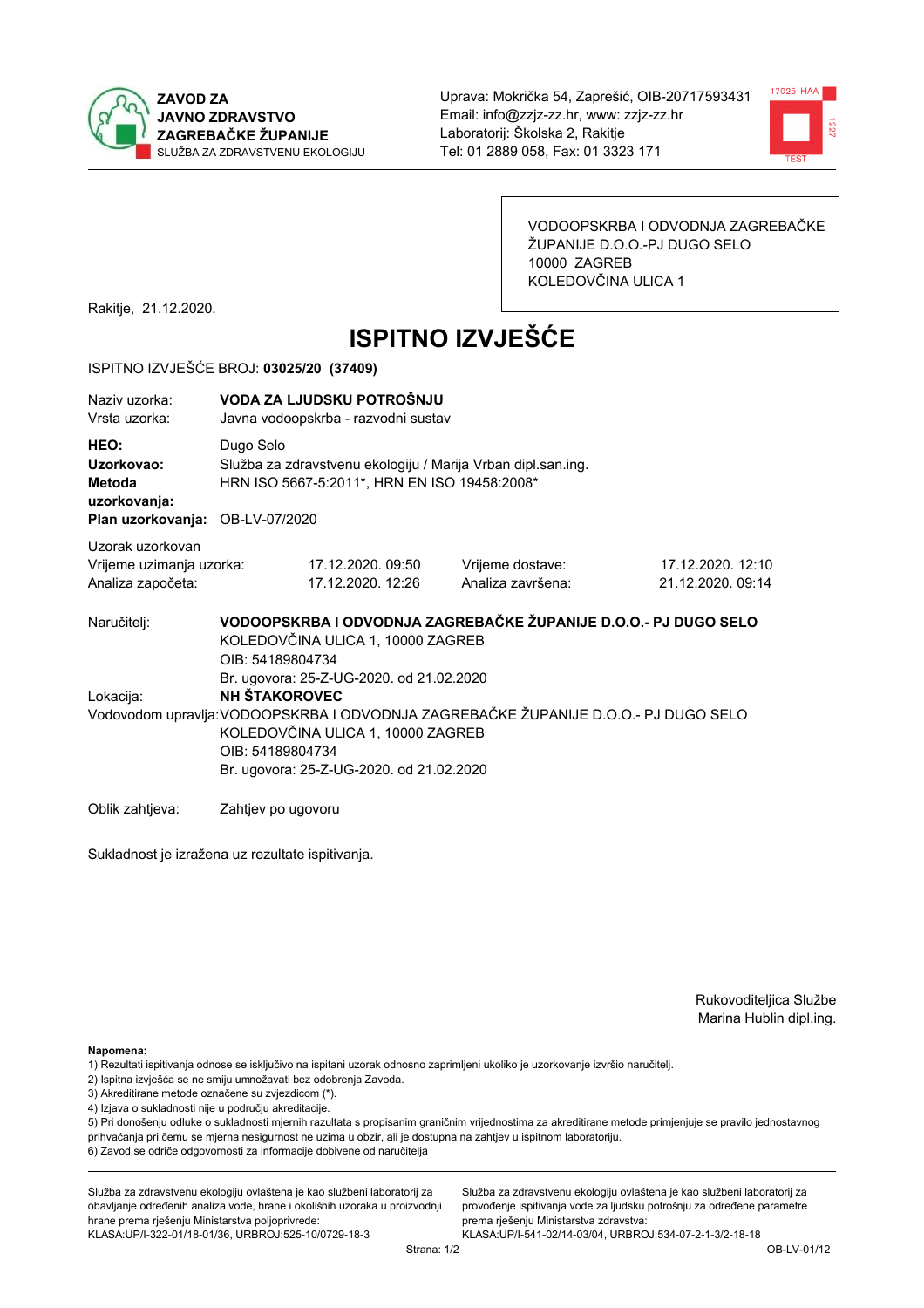## **REZULTATI ISPITIVANJA:**

| Pokazatelj                | <b>Metoda</b>                           | <b>MJ</b>                        | <b>Rezultatt</b> | <b>MDK**</b> | <b>Sukladno</b> |
|---------------------------|-----------------------------------------|----------------------------------|------------------|--------------|-----------------|
| Temperatura               | Standard Methods 21st Ed.<br>2005.2550B | $^{\circ}$ C                     | 10,1             | 25           | <b>DA</b>       |
| Slobodni rezidualni klor  | HRN EN ISO 7393-2:2018*                 | mg/L $Cl2$                       | 0,12             | 0,5          | <b>DA</b>       |
| Boja                      | HRN EN ISO 7887:2012                    | mg/L Pt/Co skale                 | < 5              | 20           | <b>DA</b>       |
| Mutnoća                   | HRN EN ISO 7027-1:2016*                 | NTU jedinica                     | 0,36             | 4            | DA              |
| <b>Miris</b>              | HRN EN 1622:2008                        |                                  | bez              | bez          | DA              |
| Okus                      | HRN EN 1622:2008                        |                                  | bez              | bez          | DA              |
| pH                        | HRN EN ISO 10523:2012*                  | pH jedinica                      | 7,4              | $6,5 - 9,5$  | <b>DA</b>       |
| Temp.pri određivanju pH   |                                         | $\overline{c}$                   | 16,4             |              |                 |
| Elektrovodljivost         | HRN EN 27888:2008*                      | $\mu$ Scm <sup>-1</sup> pri 20°C | 451              | 2.500        | DA              |
| Utrošak KMnO <sub>4</sub> | HRN EN ISO 8467:2001                    | mg/L O <sub>2</sub>              | 0,5              | 5,0          | DA              |
| Kloridi                   | HRN EN ISO 10304-1:2009*                | mg/L CI                          | 10,7             | 250,0        | DA              |
| Nitriti                   | HRN EN ISO 10304-1:2009*                | mg/L $(NO2)$                     | < 0,050          | 0,50         | <b>DA</b>       |
| Nitrati                   | HRN EN ISO 10304-1:2009*                | mg/L $(NO3)$                     | 5,5              | 50           | DA              |
| Amonij                    | HRN ISO 7150-1:1998*                    | $mg/L(NH_A^+)$                   | < 0,05           | 0,50         | DA              |

trezultat izražen kao manje od (<) odnosi se na granicu kvantifikacije

\*\*maksimalno dozvoljena koncentracija

## Izjava o sukladnosti

Prema ispitanim parametrima uzorak vode JE SUKLADAN zahtjevima članka 5. Zakona o vodi za ljudsku potrošnju (NN 56/2013, 64/2015, 104/2017, 115/2018, 16/2020) i priloga I Pravilnika o parametrima sukladnosti, metodama analize, monitoringu i planovima sigurnosti vode za ljudsku potrošnju te načinu vođenja registra pravnih osoba koje obavljaju djelatnost javne vodoopskrbe (NN 125/2017, 39/2020).

> Voditeljica Odsjeka Nikolina Ciban dipl.ing.

# Odsiek za mikrobiološka ispitivanja voda

## **REZULTATI ISPITIVANJA:**

| Pokazatelj             | <b>Metoda</b>           | <b>MJ</b>   | <b>Rezultat</b> | MDK** | Sukladno |
|------------------------|-------------------------|-------------|-----------------|-------|----------|
| Ukupni koliformi       | HRN EN ISO 9308-1:2014* | broj/100 mL |                 | 0     | DA       |
| Escherichia coli       | HRN EN ISO 9308-1:2014* | broj/100 mL | < 1             | 0     | DA       |
| Enterokoki             | HRN EN ISO 7899-2:2000* | broj/100 mL | < 1             | 0     | DA       |
| Pseudomonas aeruginosa | HRN EN ISO 16266:2008*  | broj/100 mL | < 1             | 0     | DA       |
| Aerobne bakt -36°C/48h | HRN EN ISO 6222:2000*   | broj/1 mL   | < 1             | 100   | DA       |
| Aerobne bakt -22°C/72h | HRN EN ISO 6222:2000*   | broj/1 mL   | 11              | 100   | DA       |

\*\*maksimalno dozvoljena koncentracija

#### Izjava o sukladnosti

Prema ispitanim parametrima uzorak vode JE SUKLADAN zahtievima članka 5. Zakona o vodi za ljudsku potrošnju (NN 56/2013, 64/2015, 104/2017, 115/2018, 16/2020) i priloga I Pravilnika o parametrima sukladnosti, metodama analize, monitoringu i planovima sigurnosti vode za ljudsku potrošnju te načinu vođenja registra pravnih osoba koje obavljaju djelatnost javne vodoopskrbe (NN 125/2017, 39/2020).

> Voditeljica Odsjeka Marina Hublin dipl.ing.

## KRAJ ISPITNOG IZVJEŠĆA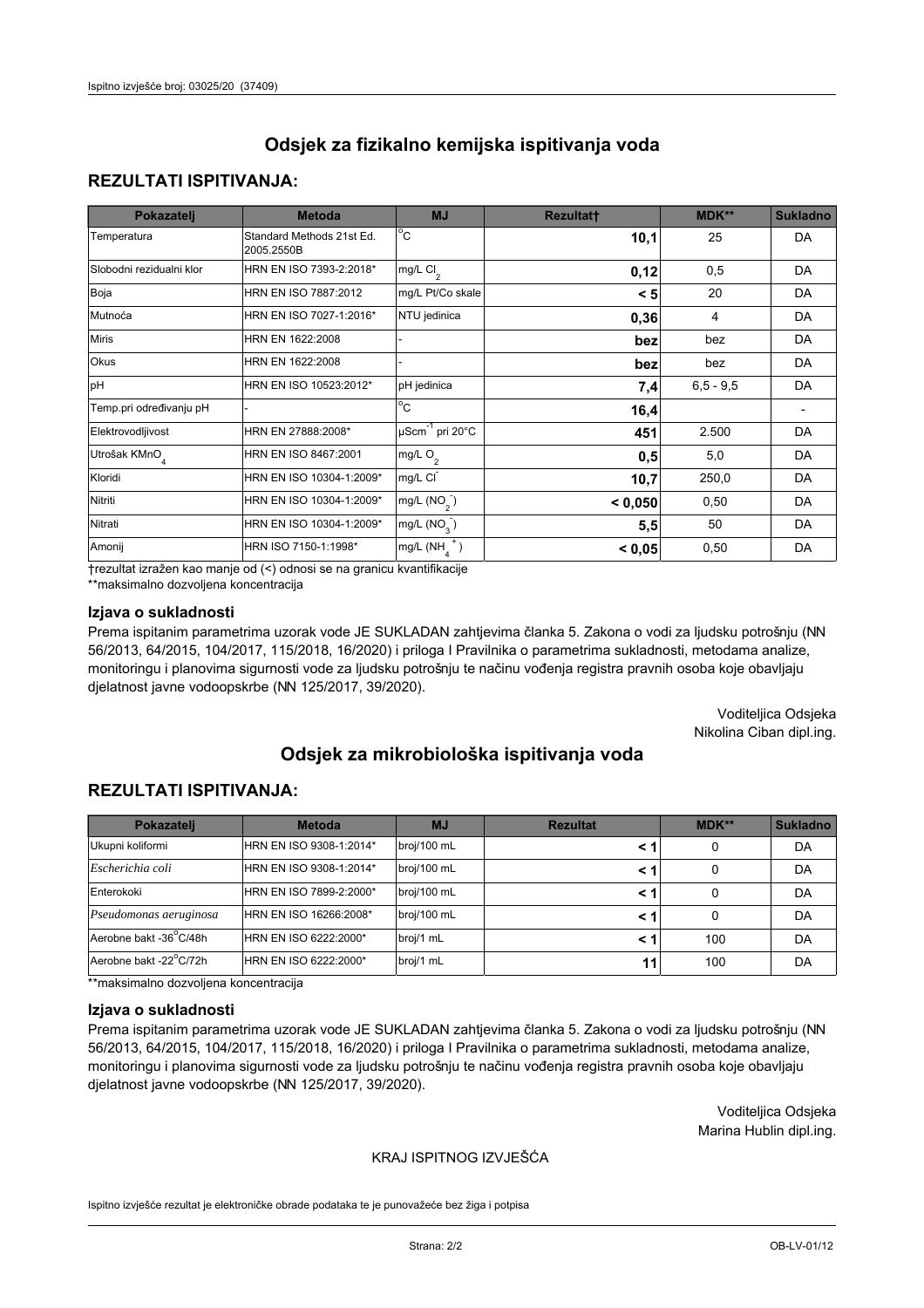



VODOOPSKRBA I ODVODNJA ZAGREBAČKE ŽUPANIJE D.O.O.-PJ DUGO SELO 10000 ZAGREB KOLEDOVČINA ULICA 1

Rakitje, 21.12.2020.

# **ISPITNO IZVJEŠĆE**

#### ISPITNO IZVJEŠĆE BROJ: 03024/20 (37408)

| Naziv uzorka:<br>Vrsta uzorka:                                                  |                                                                                                                                                                                                                                                                         | VODA ZA LJUDSKU POTROŠNJU<br>Javna vodoopskrba - razvodni sustav                                             |                                                                 |                                        |  |  |
|---------------------------------------------------------------------------------|-------------------------------------------------------------------------------------------------------------------------------------------------------------------------------------------------------------------------------------------------------------------------|--------------------------------------------------------------------------------------------------------------|-----------------------------------------------------------------|----------------------------------------|--|--|
| HEO:<br>Uzorkovao:<br>Metoda<br>uzorkovanja:<br>Plan uzorkovanja: OB-LV-07/2020 | Dugo Selo                                                                                                                                                                                                                                                               | Služba za zdravstvenu ekologiju / Marija Vrban dipl.san.ing.<br>HRN ISO 5667-5:2011*, HRN EN ISO 19458:2008* |                                                                 |                                        |  |  |
| Uzorak uzorkovan<br>Vrijeme uzimanja uzorka:<br>Analiza započeta:               |                                                                                                                                                                                                                                                                         | 17.12.2020. 09:25<br>17.12.2020. 12:26                                                                       | Vrijeme dostave:<br>Analiza završena:                           | 17.12.2020. 12:10<br>21.12.2020. 09:14 |  |  |
| Naručitelj:                                                                     | OIB: 54189804734                                                                                                                                                                                                                                                        | KOLEDOVČINA ULICA 1, 10000 ZAGREB                                                                            | VODOOPSKRBA I ODVODNJA ZAGREBAČKE ŽUPANIJE D.O.O.- PJ DUGO SELO |                                        |  |  |
| Lokacija:                                                                       | Br. ugovora: 25-Z-UG-2020. od 21.02.2020<br><b>BRCKOVLJANI, TEDROVEC NH</b><br>Vodovodom upravlja: VODOOPSKRBA I ODVODNJA ZAGREBAČKE ŽUPANIJE D.O.O.- PJ DUGO SELO<br>KOLEDOVČINA ULICA 1, 10000 ZAGREB<br>OIB: 54189804734<br>Br. ugovora: 25-Z-UG-2020. od 21.02.2020 |                                                                                                              |                                                                 |                                        |  |  |
| Oblik zahtieva:                                                                 | Zahtiev po ugovoru                                                                                                                                                                                                                                                      |                                                                                                              |                                                                 |                                        |  |  |

Sukladnost je izražena uz rezultate ispitivanja.

Rukovoditeljica Službe Marina Hublin dipl.ing.

Napomena:

- 1) Rezultati ispitivanja odnose se isključivo na ispitani uzorak odnosno zaprimljeni ukoliko je uzorkovanje izvršio naručiteli.
- 2) Ispitna izvješća se ne smiju umnožavati bez odobrenja Zavoda.
- 3) Akreditirane metode označene su zvjezdicom (\*).
- 4) Izjava o sukladnosti nije u području akreditacije.

5) Pri donošenju odluke o sukladnosti mjernih razultata s propisanim graničnim vrijednostima za akreditirane metode primjenjuje se pravilo jednostavnog prihvaćanja pri čemu se mjerna nesigurnost ne uzima u obzir, ali je dostupna na zahtjev u ispitnom laboratoriju.

6) Zavod se odriče odgovornosti za informacije dobivene od naručitelja

Služba za zdravstvenu ekologiju ovlaštena je kao službeni laboratorij za obavljanje određenih analiza vode, hrane i okolišnih uzoraka u proizvodnji hrane prema rješenju Ministarstva poljoprivrede: KLASA: UP/I-322-01/18-01/36, URBROJ: 525-10/0729-18-3

Služba za zdravstvenu ekologiju ovlaštena je kao službeni laboratorij za provođenje ispitivanja vode za ljudsku potrošnju za određene parametre prema riešenju Ministarstva zdravstva: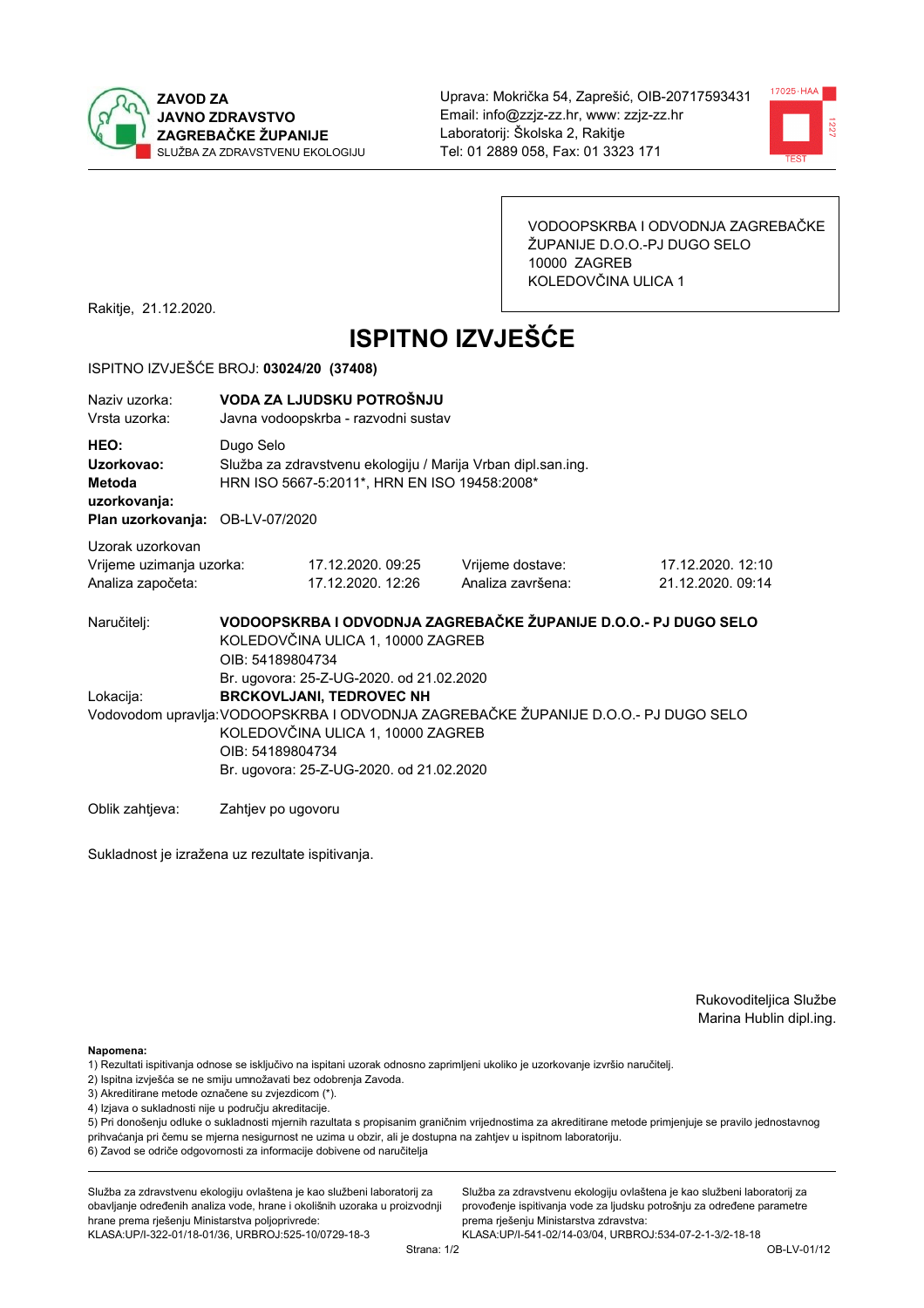## **REZULTATI ISPITIVANJA:**

| Pokazatelj                | <b>Metoda</b>                           | <b>MJ</b>                   | <b>Rezultatt</b> | MDK**       | <b>Sukladno</b> |
|---------------------------|-----------------------------------------|-----------------------------|------------------|-------------|-----------------|
| Temperatura               | Standard Methods 21st Ed.<br>2005.2550B | $^{\circ}$ C                | 9,0              | 25          | DA              |
| Slobodni rezidualni klor  | HRN EN ISO 7393-2:2018*                 | $mg/L$ Cl <sub>2</sub>      | 0,07             | 0,5         | DA              |
| Boja                      | HRN EN ISO 7887:2012                    | mg/L Pt/Co skale            | < 5              | 20          | DA              |
| Mutnoća                   | HRN EN ISO 7027-1:2016*                 | NTU jedinica                | 0,65             | 4           | DA              |
| <b>Miris</b>              | HRN EN 1622:2008                        |                             | bez              | bez         | DA              |
| Okus                      | HRN EN 1622:2008                        |                             | bez              | bez         | DA              |
| pH                        | HRN EN ISO 10523:2012*                  | pH jedinica                 | 7,4              | $6.5 - 9.5$ | DA              |
| Temp.pri određivanju pH   |                                         | $\overline{c}$              | 16,0             |             |                 |
| Elektrovodljivost         | HRN EN 27888:2008*                      | µScm <sup>-1</sup> pri 20°C | 440              | 2.500       | DA              |
| Utrošak KMnO <sub>4</sub> | HRN EN ISO 8467:2001                    | mg/L $O_2$                  | 0,6              | 5,0         | DA              |
| Kloridi                   | HRN EN ISO 10304-1:2009*                | mg/L CI                     | 10,3             | 250,0       | DA              |
| Nitriti                   | HRN EN ISO 10304-1:2009*                | mg/L (NO <sub>2</sub> )     | < 0,050          | 0,50        | DA              |
| Nitrati                   | HRN EN ISO 10304-1:2009*                | mg/L $(NO3)$                | 5,5              | 50          | DA              |
| Amonij                    | HRN ISO 7150-1:1998*                    | mg/L $(NH_A^+)$             | < 0,05           | 0,50        | DA              |

trezultat izražen kao manje od (<) odnosi se na granicu kvantifikacije

\*\*maksimalno dozvoljena koncentracija

## Izjava o sukladnosti

Prema ispitanim parametrima uzorak vode JE SUKLADAN zahtjevima članka 5. Zakona o vodi za ljudsku potrošnju (NN 56/2013, 64/2015, 104/2017, 115/2018, 16/2020) i priloga I Pravilnika o parametrima sukladnosti, metodama analize, monitoringu i planovima sigurnosti vode za ljudsku potrošnju te načinu vođenja registra pravnih osoba koje obavljaju djelatnost javne vodoopskrbe (NN 125/2017, 39/2020).

> Voditeljica Odsjeka Nikolina Ciban dipl.ing.

# Odsiek za mikrobiološka ispitivanja voda

## **REZULTATI ISPITIVANJA:**

| Pokazatelj             | <b>Metoda</b>           | <b>MJ</b>   | <b>Rezultat</b> | MDK** | Sukladno |
|------------------------|-------------------------|-------------|-----------------|-------|----------|
| Ukupni koliformi       | HRN EN ISO 9308-1:2014* | broj/100 mL |                 | 0     | DA       |
| Escherichia coli       | HRN EN ISO 9308-1:2014* | broj/100 mL | < 1             | 0     | DA       |
| Enterokoki             | HRN EN ISO 7899-2:2000* | broj/100 mL | < 1             | 0     | DA       |
| Pseudomonas aeruginosa | HRN EN ISO 16266:2008*  | broj/100 mL | < 1             | 0     | DA       |
| Aerobne bakt -36°C/48h | HRN EN ISO 6222:2000*   | broj/1 mL   | < 1             | 100   | DA       |
| Aerobne bakt -22°C/72h | HRN EN ISO 6222:2000*   | broj/1 mL   | < 1             | 100   | DA       |

\*\*maksimalno dozvoljena koncentracija

#### Izjava o sukladnosti

Prema ispitanim parametrima uzorak vode JE SUKLADAN zahtievima članka 5. Zakona o vodi za ljudsku potrošnju (NN 56/2013, 64/2015, 104/2017, 115/2018, 16/2020) i priloga I Pravilnika o parametrima sukladnosti, metodama analize, monitoringu i planovima sigurnosti vode za ljudsku potrošnju te načinu vođenja registra pravnih osoba koje obavljaju djelatnost javne vodoopskrbe (NN 125/2017, 39/2020).

> Voditeljica Odsjeka Marina Hublin dipl.ing.

## KRAJ ISPITNOG IZVJEŠĆA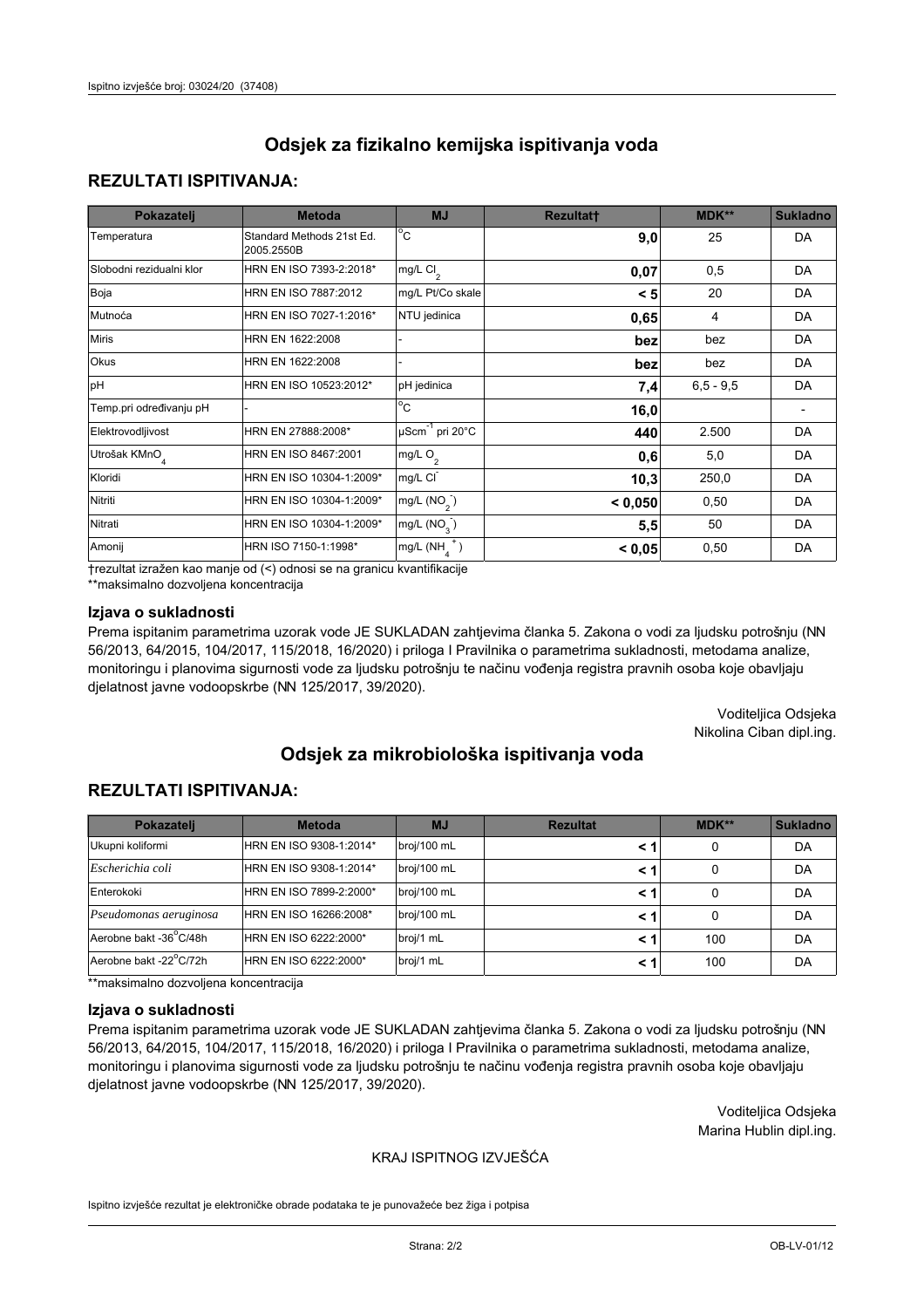



VODOOPSKRBA I ODVODNJA ZAGREBAČKE ŽUPANIJE D.O.O.-PJ DUGO SELO 10000 ZAGREB KOLEDOVČINA ULICA 1

Rakitje, 21.12.2020.

# **ISPITNO IZVJEŠĆE**

#### ISPITNO IZVJEŠĆE BROJ: 03023/20 (37407)

| Naziy uzorka:<br>Vrsta uzorka:                                                  |                    | VODA ZA LJUDSKU POTROŠNJU<br>Javna vodoopskrba - razvodni sustav                                                                                                                                                                                                                 |                                                                 |                                        |  |  |  |
|---------------------------------------------------------------------------------|--------------------|----------------------------------------------------------------------------------------------------------------------------------------------------------------------------------------------------------------------------------------------------------------------------------|-----------------------------------------------------------------|----------------------------------------|--|--|--|
| HEO:<br>Uzorkovao:<br>Metoda<br>uzorkovanja:<br>Plan uzorkovanja: OB-LV-07/2020 | Dugo Selo          | Služba za zdravstvenu ekologiju / Marija Vrban dipl.san.ing.<br>HRN ISO 5667-5:2011*, HRN EN ISO 19458:2008*                                                                                                                                                                     |                                                                 |                                        |  |  |  |
| Uzorak uzorkovan<br>Vrijeme uzimanja uzorka:<br>Analiza započeta:               |                    | 17.12.2020.09:00<br>17.12.2020. 12:25                                                                                                                                                                                                                                            | Vrijeme dostave:<br>Analiza završena:                           | 17.12.2020. 12:10<br>21.12.2020, 09:13 |  |  |  |
| Naručiteli:                                                                     | OIB: 54189804734   | KOLEDOVČINA ULICA 1, 10000 ZAGREB                                                                                                                                                                                                                                                | VODOOPSKRBA I ODVODNJA ZAGREBAČKE ŽUPANIJE D.O.O.- PJ DUGO SELO |                                        |  |  |  |
| Lokacija:                                                                       |                    | Br. ugovora: 25-Z-UG-2020. od 21.02.2020<br>ULICA DUBRAVA NH - KRAJ TRASE, DUGO SELO<br>Vodovodom upravlja: VODOOPSKRBA I ODVODNJA ZAGREBAČKE ŽUPANIJE D.O.O.- PJ DUGO SELO<br>KOLEDOVČINA ULICA 1, 10000 ZAGREB<br>OIB: 54189804734<br>Br. ugovora: 25-Z-UG-2020. od 21.02.2020 |                                                                 |                                        |  |  |  |
| Oblik zahtjeva:                                                                 | Zahtjev po ugovoru |                                                                                                                                                                                                                                                                                  |                                                                 |                                        |  |  |  |

Sukladnost je izražena uz rezultate ispitivanja.

Rukovoditeljica Službe Marina Hublin dipl.ing.

Napomena:

- 1) Rezultati ispitivanja odnose se isključivo na ispitani uzorak odnosno zaprimljeni ukoliko je uzorkovanje izvršio naručiteli.
- 2) Ispitna izvješća se ne smiju umnožavati bez odobrenja Zavoda.
- 3) Akreditirane metode označene su zvjezdicom (\*).
- 4) Izjava o sukladnosti nije u području akreditacije.

5) Pri donošenju odluke o sukladnosti mjernih razultata s propisanim graničnim vrijednostima za akreditirane metode primjenjuje se pravilo jednostavnog prihvaćanja pri čemu se mjerna nesigurnost ne uzima u obzir, ali je dostupna na zahtjev u ispitnom laboratoriju.

6) Zavod se odriče odgovornosti za informacije dobivene od naručitelja

Služba za zdravstvenu ekologiju ovlaštena je kao službeni laboratorij za obavljanje određenih analiza vode, hrane i okolišnih uzoraka u proizvodnji hrane prema rješenju Ministarstva poljoprivrede:

KLASA: UP/I-322-01/18-01/36, URBROJ: 525-10/0729-18-3

Služba za zdravstvenu ekologiju ovlaštena je kao službeni laboratorij za provođenje ispitivanja vode za ljudsku potrošnju za određene parametre prema riešenju Ministarstva zdravstva: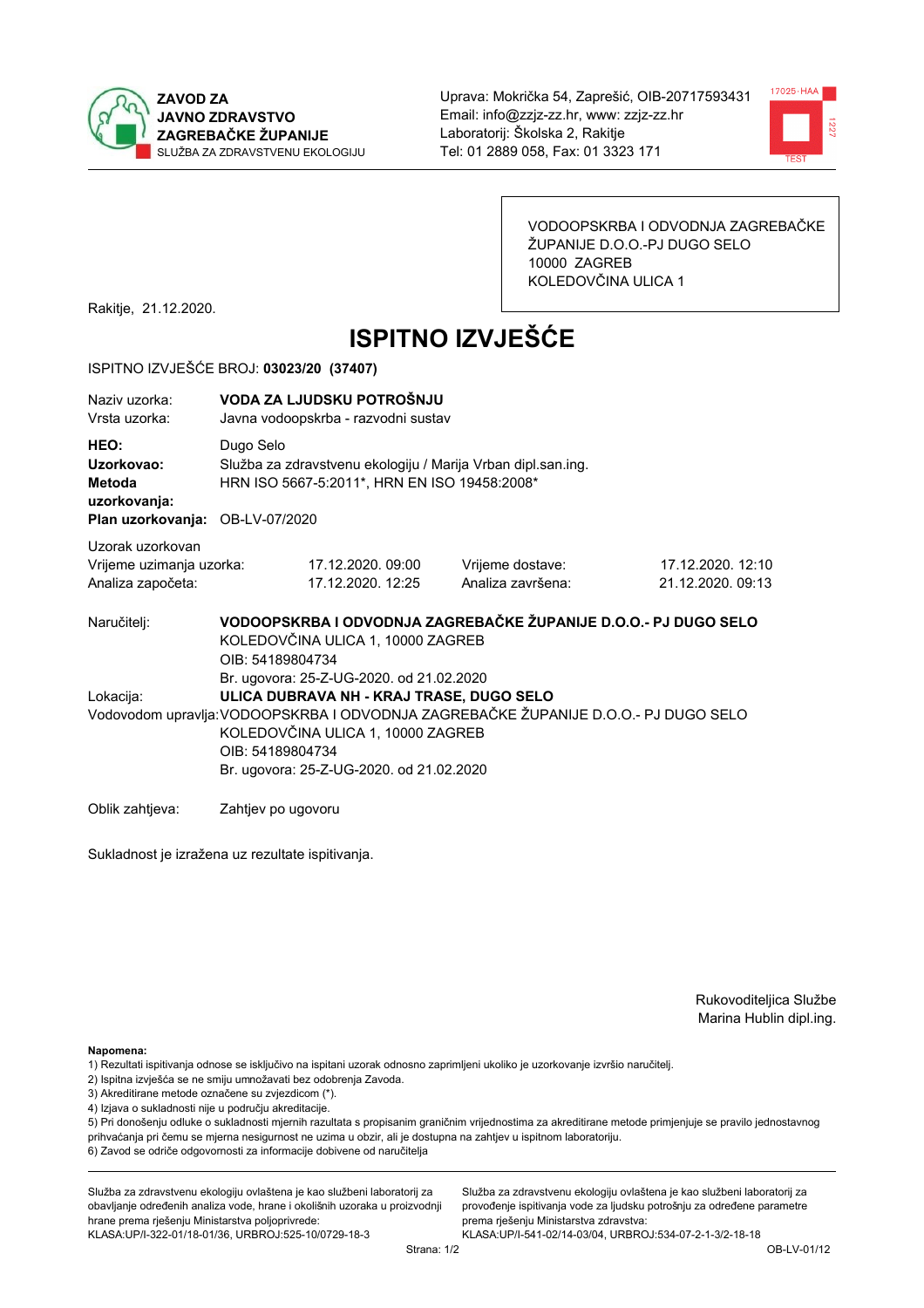## **REZULTATI ISPITIVANJA:**

| Pokazatelj                | <b>Metoda</b>                           | <b>MJ</b>                   | <b>Rezultatt</b> | MDK**       | <b>Sukladno</b> |
|---------------------------|-----------------------------------------|-----------------------------|------------------|-------------|-----------------|
| Temperatura               | Standard Methods 21st Ed.<br>2005.2550B | $^{\circ}$ C                | 9,8              | 25          | <b>DA</b>       |
| Slobodni rezidualni klor  | HRN EN ISO 7393-2:2018*                 | $mg/L$ Cl <sub>2</sub>      | 0,17             | 0,5         | <b>DA</b>       |
| Boja                      | HRN EN ISO 7887:2012                    | mg/L Pt/Co skale            | < 5              | 20          | DA              |
| Mutnoća                   | HRN EN ISO 7027-1:2016*                 | NTU jedinica                | 0,23             | 4           | DA              |
| <b>Miris</b>              | HRN EN 1622:2008                        |                             | bez              | bez         | DA              |
| Okus                      | HRN EN 1622:2008                        |                             | bez              | bez         | DA              |
| pH                        | HRN EN ISO 10523:2012*                  | pH jedinica                 | 7,4              | $6,5 - 9,5$ | <b>DA</b>       |
| Temp.pri određivanju pH   |                                         | $\overline{c}$              | 16,0             |             |                 |
| Elektrovodljivost         | HRN EN 27888:2008*                      | µScm <sup>-1</sup> pri 20°C | 446              | 2.500       | DA              |
| Utrošak KMnO <sub>4</sub> | HRN EN ISO 8467:2001                    | mg/L O <sub>2</sub>         | 0,5              | 5,0         | DA              |
| Kloridi                   | HRN EN ISO 10304-1:2009*                | mg/L CI                     | 11,0             | 250,0       | DA              |
| Nitriti                   | HRN EN ISO 10304-1:2009*                | mg/L $(NO2)$                | < 0,050          | 0,50        | DA              |
| Nitrati                   | HRN EN ISO 10304-1:2009*                | mg/L (NO <sub>3</sub> )     | 5,6              | 50          | DA              |
| Amonij                    | HRN ISO 7150-1:1998*                    | $mg/L(NH_A^+)$              | < 0,05           | 0,50        | DA              |

trezultat izražen kao manje od (<) odnosi se na granicu kvantifikacije

\*\*maksimalno dozvoljena koncentracija

## Izjava o sukladnosti

Prema ispitanim parametrima uzorak vode JE SUKLADAN zahtjevima članka 5. Zakona o vodi za ljudsku potrošnju (NN 56/2013, 64/2015, 104/2017, 115/2018, 16/2020) i priloga I Pravilnika o parametrima sukladnosti, metodama analize, monitoringu i planovima sigurnosti vode za ljudsku potrošnju te načinu vođenja registra pravnih osoba koje obavljaju djelatnost javne vodoopskrbe (NN 125/2017, 39/2020).

> Voditeljica Odsjeka Nikolina Ciban dipl.ing.

# Odsiek za mikrobiološka ispitivanja voda

## **REZULTATI ISPITIVANJA:**

| Pokazatelj             | <b>Metoda</b>           | <b>MJ</b>   | <b>Rezultat</b> | MDK** | Sukladno |
|------------------------|-------------------------|-------------|-----------------|-------|----------|
| Ukupni koliformi       | HRN EN ISO 9308-1:2014* | broj/100 mL |                 | 0     | DA       |
| Escherichia coli       | HRN EN ISO 9308-1:2014* | broj/100 mL | < 1             | 0     | DA       |
| Enterokoki             | HRN EN ISO 7899-2:2000* | broj/100 mL | < 1             | 0     | DA       |
| Pseudomonas aeruginosa | HRN EN ISO 16266:2008*  | broj/100 mL | < 1             | 0     | DA       |
| Aerobne bakt -36°C/48h | HRN EN ISO 6222:2000*   | broj/1 mL   | < 1             | 100   | DA       |
| Aerobne bakt -22°C/72h | HRN EN ISO 6222:2000*   | broj/1 mL   | < 1             | 100   | DA       |

\*\*maksimalno dozvoljena koncentracija

#### Izjava o sukladnosti

Prema ispitanim parametrima uzorak vode JE SUKLADAN zahtievima članka 5. Zakona o vodi za ljudsku potrošnju (NN 56/2013, 64/2015, 104/2017, 115/2018, 16/2020) i priloga I Pravilnika o parametrima sukladnosti, metodama analize, monitoringu i planovima sigurnosti vode za ljudsku potrošnju te načinu vođenja registra pravnih osoba koje obavljaju djelatnost javne vodoopskrbe (NN 125/2017, 39/2020).

> Voditeljica Odsjeka Marina Hublin dipl.ing.

## KRAJ ISPITNOG IZVJEŠĆA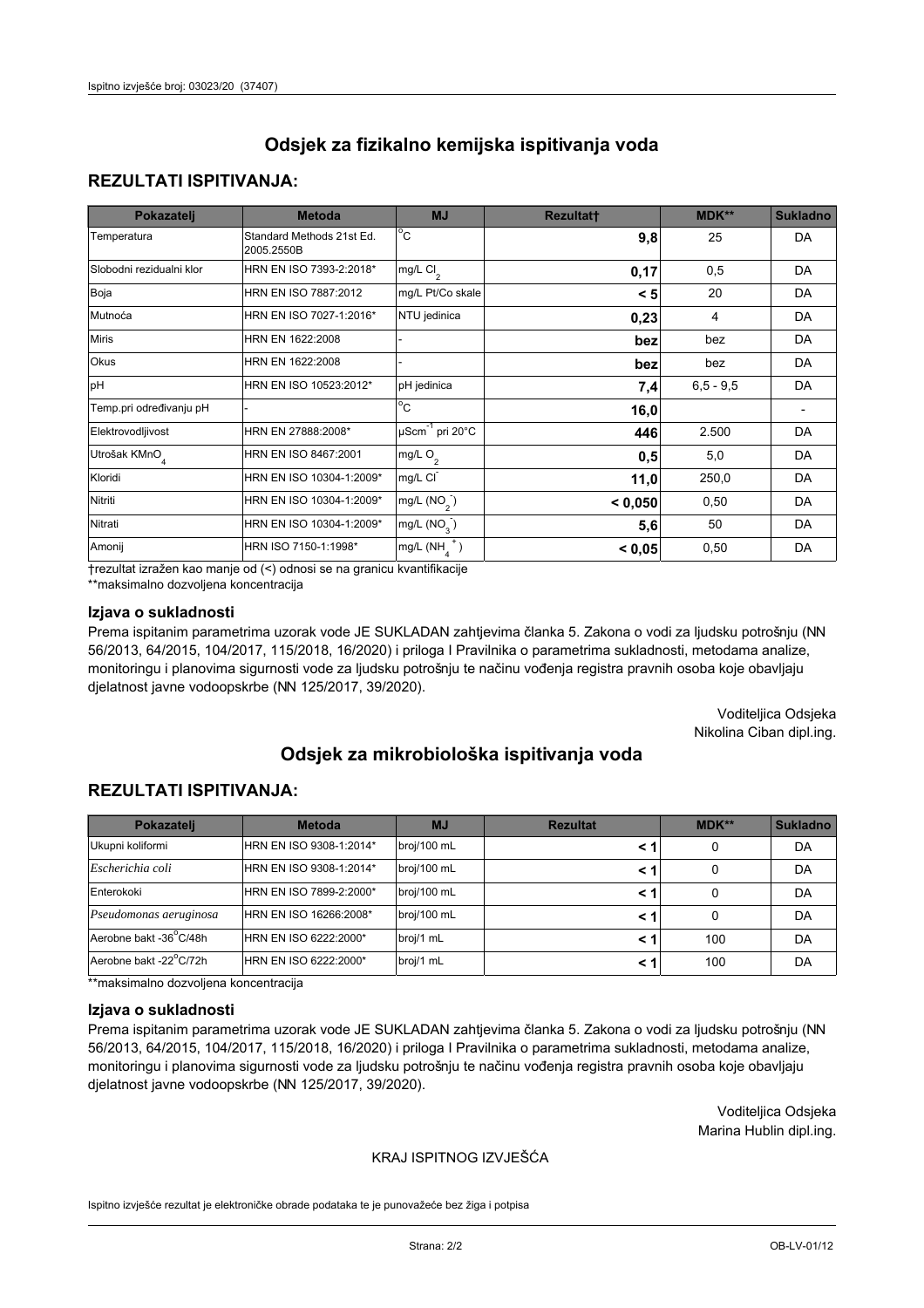



VODOOPSKRBA I ODVODNJA ZAGREBAČKE ŽUPANIJE D.O.O.-PJ DUGO SELO 10000 ZAGREB KOLEDOVČINA ULICA 1

Rakitje, 21.12.2020.

# **ISPITNO IZVJEŠĆE**

#### ISPITNO IZVJEŠĆE BROJ: 03022/20 (37406)

| Naziy uzorka:<br>Vrsta uzorka:                                                  |                                                                                                                                                                                                                                                                                   | VODA ZA LJUDSKU POTROŠNJU<br>Javna vodoopskrba - razvodni sustav                                             |                                                                 |                                        |  |  |
|---------------------------------------------------------------------------------|-----------------------------------------------------------------------------------------------------------------------------------------------------------------------------------------------------------------------------------------------------------------------------------|--------------------------------------------------------------------------------------------------------------|-----------------------------------------------------------------|----------------------------------------|--|--|
| HEO:<br>Uzorkovao:<br>Metoda<br>uzorkovanja:<br>Plan uzorkovanja: OB-LV-07/2020 | Dugo Selo                                                                                                                                                                                                                                                                         | Služba za zdravstvenu ekologiju / Marija Vrban dipl.san.ing.<br>HRN ISO 5667-5:2011*, HRN EN ISO 19458:2008* |                                                                 |                                        |  |  |
|                                                                                 |                                                                                                                                                                                                                                                                                   |                                                                                                              |                                                                 |                                        |  |  |
| Uzorak uzorkovan<br>Vrijeme uzimanja uzorka:<br>Analiza započeta:               |                                                                                                                                                                                                                                                                                   | 17.12.2020.08:50<br>17.12.2020. 12:25                                                                        | Vrijeme dostave:<br>Analiza završena:                           | 17.12.2020. 12:10<br>21.12.2020, 09:13 |  |  |
| Naručitelj:                                                                     | OIB: 54189804734                                                                                                                                                                                                                                                                  | KOLEDOVČINA ULICA 1, 10000 ZAGREB                                                                            | VODOOPSKRBA I ODVODNJA ZAGREBAČKE ŽUPANIJE D.O.O.- PJ DUGO SELO |                                        |  |  |
| Lokacija:                                                                       | Br. ugovora: 25-Z-UG-2020. od 21.02.2020<br>STARIJAK PH, VS MARTIN BREG II, DUGO SELO<br>Vodovodom upravlja: VODOOPSKRBA I ODVODNJA ZAGREBAČKE ŽUPANIJE D.O.O.- PJ DUGO SELO<br>KOLEDOVČINA ULICA 1, 10000 ZAGREB<br>OIB: 54189804734<br>Br. ugovora: 25-Z-UG-2020. od 21.02.2020 |                                                                                                              |                                                                 |                                        |  |  |
| Oblik zahtieva:                                                                 | Zahtjev po ugovoru                                                                                                                                                                                                                                                                |                                                                                                              |                                                                 |                                        |  |  |

Sukladnost je izražena uz rezultate ispitivanja.

Rukovoditeljica Službe Marina Hublin dipl.ing.

Napomena:

- 1) Rezultati ispitivanja odnose se isključivo na ispitani uzorak odnosno zaprimljeni ukoliko je uzorkovanje izvršio naručiteli.
- 2) Ispitna izvješća se ne smiju umnožavati bez odobrenja Zavoda.
- 3) Akreditirane metode označene su zvjezdicom (\*).
- 4) Izjava o sukladnosti nije u području akreditacije.

5) Pri donošenju odluke o sukladnosti mjernih razultata s propisanim graničnim vrijednostima za akreditirane metode primjenjuje se pravilo jednostavnog prihvaćanja pri čemu se mjerna nesigurnost ne uzima u obzir, ali je dostupna na zahtjev u ispitnom laboratoriju.

6) Zavod se odriče odgovornosti za informacije dobivene od naručitelja

Služba za zdravstvenu ekologiju ovlaštena je kao službeni laboratorij za obavljanje određenih analiza vode, hrane i okolišnih uzoraka u proizvodnji hrane prema rješenju Ministarstva poljoprivrede:

KLASA: UP/I-322-01/18-01/36, URBROJ: 525-10/0729-18-3

Služba za zdravstvenu ekologiju ovlaštena je kao službeni laboratorij za provođenje ispitivanja vode za ljudsku potrošnju za određene parametre prema riešenju Ministarstva zdravstva: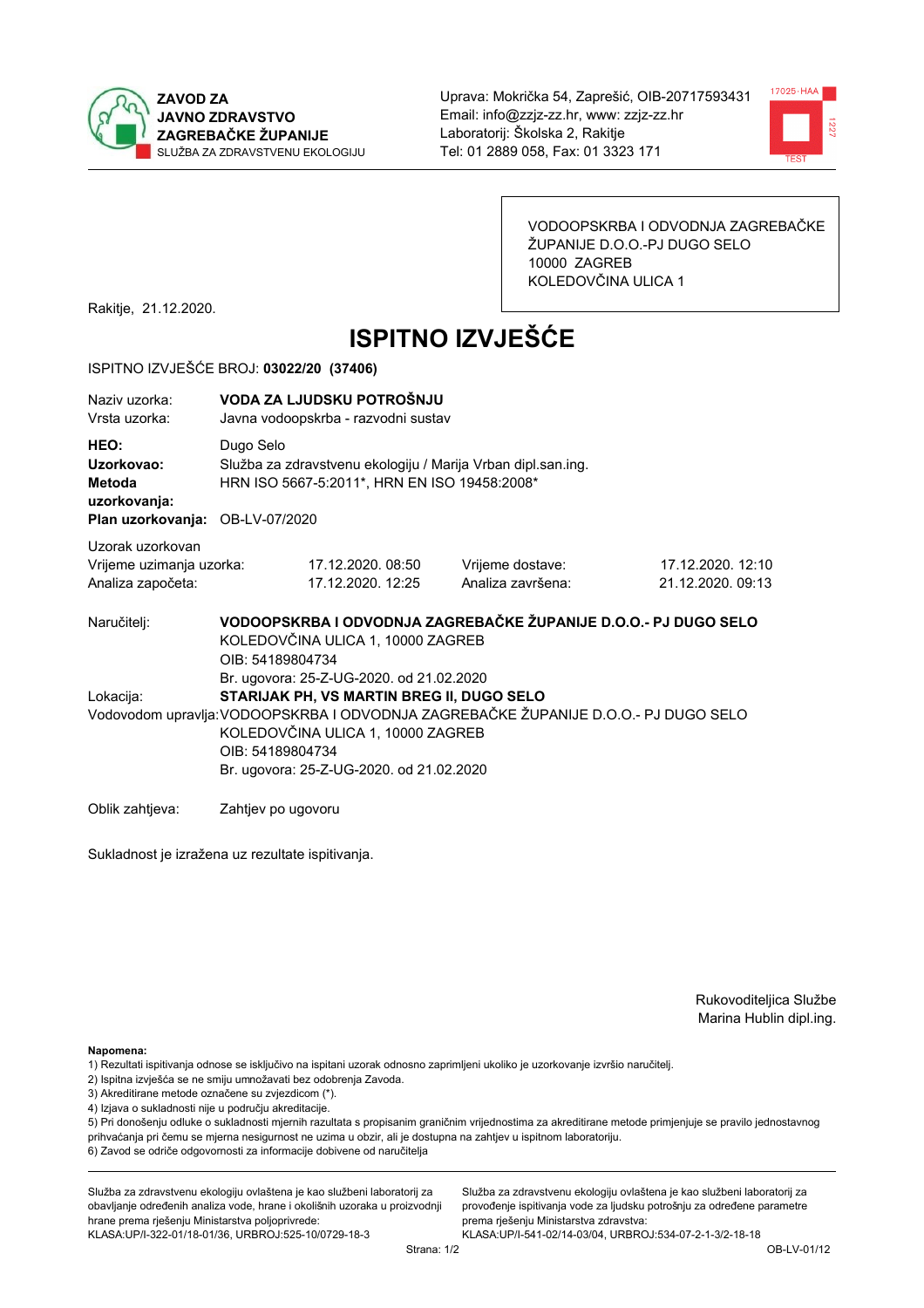## **REZULTATI ISPITIVANJA:**

| Pokazatelj                | <b>Metoda</b>                           | <b>MJ</b>                   | <b>Rezultatt</b> | <b>MDK**</b> | <b>Sukladno</b> |
|---------------------------|-----------------------------------------|-----------------------------|------------------|--------------|-----------------|
| Temperatura               | Standard Methods 21st Ed.<br>2005.2550B | $^{\circ}$ C                | 10,1             | 25           | <b>DA</b>       |
| Slobodni rezidualni klor  | HRN EN ISO 7393-2:2018*                 | mg/L $Cl_2$                 | 0,18             | 0,5          | DA              |
| Boja                      | HRN EN ISO 7887:2012                    | mg/L Pt/Co skale            | < 5              | 20           | <b>DA</b>       |
| Mutnoća                   | HRN EN ISO 7027-1:2016*                 | NTU jedinica                | 0,27             | 4            | DA              |
| <b>Miris</b>              | HRN EN 1622:2008                        |                             | bez              | bez          | DA              |
| Okus                      | HRN EN 1622:2008                        |                             | bez              | bez          | DA              |
| pH                        | HRN EN ISO 10523:2012*                  | pH jedinica                 | 7,6              | $6.5 - 9.5$  | <b>DA</b>       |
| Temp.pri određivanju pH   |                                         | $\overline{c}$              | 15,9             |              |                 |
| Elektrovodljivost         | HRN EN 27888:2008*                      | µScm <sup>-1</sup> pri 20°C | 443              | 2.500        | DA              |
| Utrošak KMnO <sub>4</sub> | HRN EN ISO 8467:2001                    | mg/L O <sub>2</sub>         | 0,5              | 5,0          | DA              |
| Kloridi                   | HRN EN ISO 10304-1:2009*                | mg/L CI                     | 10,7             | 250,0        | DA              |
| Nitriti                   | HRN EN ISO 10304-1:2009*                | mg/L $(NO2)$                | < 0,050          | 0,50         | DA              |
| Nitrati                   | HRN EN ISO 10304-1:2009*                | mg/L $(NO3)$                | 5,4              | 50           | DA              |
| Amonij                    | HRN ISO 7150-1:1998*                    | mg/L $(NH_A^+)$             | < 0,05           | 0,50         | DA              |

trezultat izražen kao manje od (<) odnosi se na granicu kvantifikacije

\*\*maksimalno dozvoljena koncentracija

## Izjava o sukladnosti

Prema ispitanim parametrima uzorak vode JE SUKLADAN zahtjevima članka 5. Zakona o vodi za ljudsku potrošnju (NN 56/2013, 64/2015, 104/2017, 115/2018, 16/2020) i priloga I Pravilnika o parametrima sukladnosti, metodama analize, monitoringu i planovima sigurnosti vode za ljudsku potrošnju te načinu vođenja registra pravnih osoba koje obavljaju djelatnost javne vodoopskrbe (NN 125/2017, 39/2020).

> Voditeljica Odsjeka Nikolina Ciban dipl.ing.

# Odsiek za mikrobiološka ispitivanja voda

## **REZULTATI ISPITIVANJA:**

| Pokazatelj             | <b>Metoda</b>           | <b>MJ</b>   | <b>Rezultat</b> | MDK** | <b>Sukladno</b> |
|------------------------|-------------------------|-------------|-----------------|-------|-----------------|
| Ukupni koliformi       | HRN EN ISO 9308-1:2014* | broj/100 mL |                 | 0     | DA              |
| Escherichia coli       | HRN EN ISO 9308-1:2014* | broj/100 mL | < 1             | 0     | DA              |
| Enterokoki             | HRN EN ISO 7899-2:2000* | broj/100 mL | < 1             | 0     | DA              |
| Pseudomonas aeruginosa | HRN EN ISO 16266:2008*  | broj/100 mL | < 1             | 0     | DA              |
| Aerobne bakt -36°C/48h | HRN EN ISO 6222:2000*   | broj/1 mL   | < 1             | 100   | DA              |
| Aerobne bakt -22°C/72h | HRN EN ISO 6222:2000*   | broj/1 mL   | < 1             | 100   | DA              |

\*\*maksimalno dozvoljena koncentracija

#### Izjava o sukladnosti

Prema ispitanim parametrima uzorak vode JE SUKLADAN zahtievima članka 5. Zakona o vodi za ljudsku potrošnju (NN 56/2013, 64/2015, 104/2017, 115/2018, 16/2020) i priloga I Pravilnika o parametrima sukladnosti, metodama analize, monitoringu i planovima sigurnosti vode za ljudsku potrošnju te načinu vođenja registra pravnih osoba koje obavljaju djelatnost javne vodoopskrbe (NN 125/2017, 39/2020).

> Voditeljica Odsjeka Marina Hublin dipl.ing.

## KRAJ ISPITNOG IZVJEŠĆA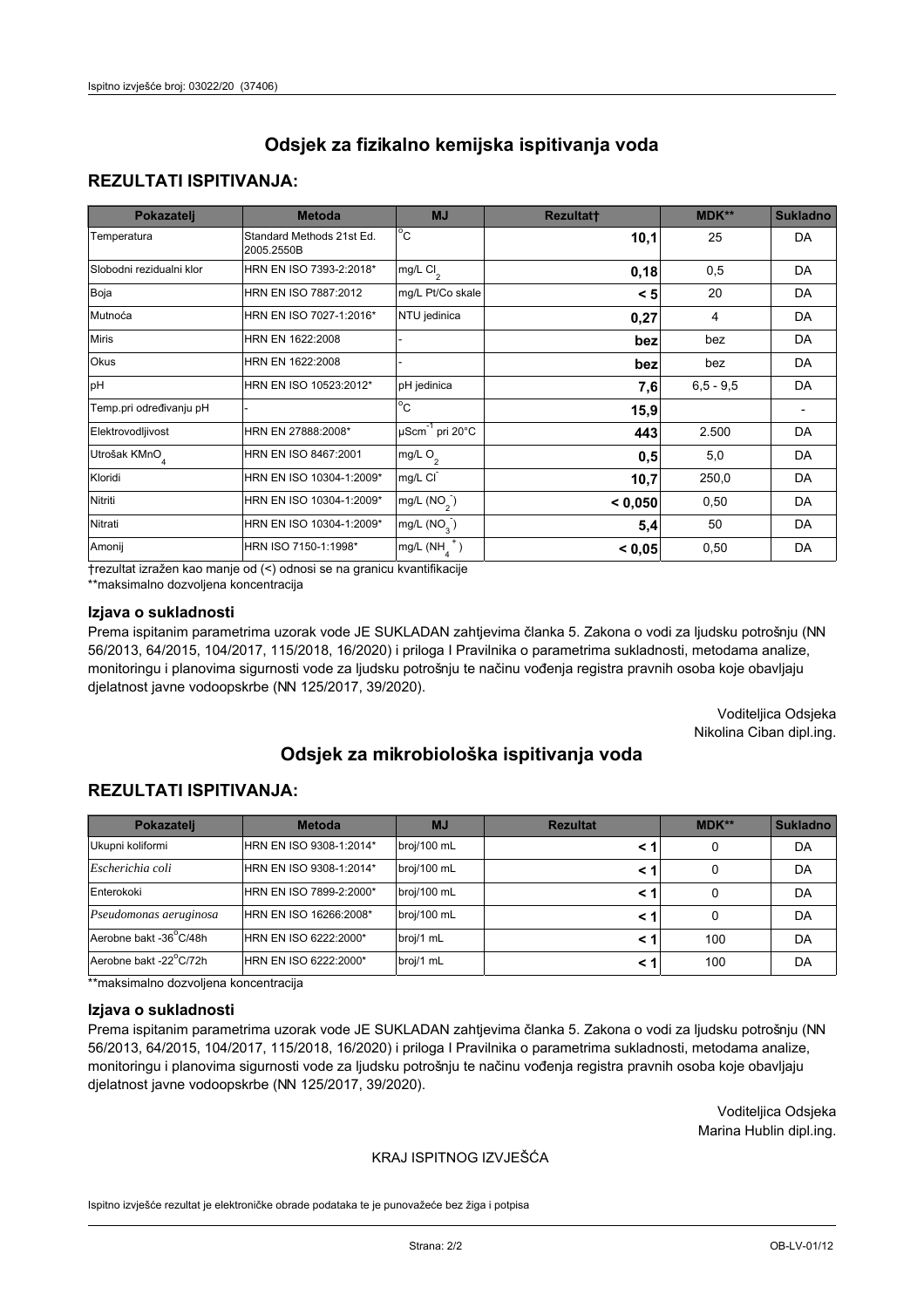



VODOOPSKRBA I ODVODNJA ZAGREBAČKE ŽUPANIJE D.O.O.-PJ DUGO SELO 10000 ZAGREB KOLEDOVČINA ULICA 1

Rakitje, 21.12.2020.

# **ISPITNO IZVJEŠĆE**

#### ISPITNO IZVJEŠĆE BROJ: 03021/20 (37405)

| Naziy uzorka:<br>Vrsta uzorka:                                                  | VODA ZA LJUDSKU POTROŠNJU<br>Javna vodoopskrba - razvodni sustav                                                          |                                                                                                                                                                                                                                                                                       |                                       |                                        |  |  |  |
|---------------------------------------------------------------------------------|---------------------------------------------------------------------------------------------------------------------------|---------------------------------------------------------------------------------------------------------------------------------------------------------------------------------------------------------------------------------------------------------------------------------------|---------------------------------------|----------------------------------------|--|--|--|
| HEO:<br>Uzorkovao:<br>Metoda<br>uzorkovanja:<br>Plan uzorkovanja: OB-LV-07/2020 | Dugo Selo<br>Služba za zdravstvenu ekologiju / Marija Vrban dipl.san.ing.<br>HRN ISO 5667-5:2011*, HRN EN ISO 19458:2008* |                                                                                                                                                                                                                                                                                       |                                       |                                        |  |  |  |
| Uzorak uzorkovan<br>Vrijeme uzimanja uzorka:<br>Analiza započeta:               |                                                                                                                           | 17.12.2020. 08:40<br>17.12.2020. 12:24                                                                                                                                                                                                                                                | Vrijeme dostave:<br>Analiza završena: | 17.12.2020. 12:10<br>21.12.2020. 09:13 |  |  |  |
| Naručitelj:                                                                     | VODOOPSKRBA I ODVODNJA ZAGREBAČKE ŽUPANIJE D.O.O.- PJ DUGO SELO<br>KOLEDOVČINA ULICA 1, 10000 ZAGREB<br>OIB: 54189804734  |                                                                                                                                                                                                                                                                                       |                                       |                                        |  |  |  |
| Lokacija:                                                                       |                                                                                                                           | Br. ugovora: 25-Z-UG-2020. od 21.02.2020<br>ŠKOLSKA ULICA NH, VS MARTIN BREG I, DUGO SELO<br>Vodovodom upravlja: VODOOPSKRBA I ODVODNJA ZAGREBAČKE ŽUPANIJE D.O.O.- PJ DUGO SELO<br>KOLEDOVČINA ULICA 1, 10000 ZAGREB<br>OIB: 54189804734<br>Br. ugovora: 25-Z-UG-2020. od 21.02.2020 |                                       |                                        |  |  |  |

Oblik zahtjeva: Zahtjev po ugovoru

Sukladnost je izražena uz rezultate ispitivanja.

Rukovoditeljica Službe Marina Hublin dipl.ing.

Napomena:

- 1) Rezultati ispitivanja odnose se isključivo na ispitani uzorak odnosno zaprimljeni ukoliko je uzorkovanje izvršio naručiteli.
- 2) Ispitna izvješća se ne smiju umnožavati bez odobrenja Zavoda.
- 3) Akreditirane metode označene su zvjezdicom (\*).
- 4) Izjava o sukladnosti nije u području akreditacije.

5) Pri donošenju odluke o sukladnosti mjernih razultata s propisanim graničnim vrijednostima za akreditirane metode primjenjuje se pravilo jednostavnog prihvaćanja pri čemu se mjerna nesigurnost ne uzima u obzir, ali je dostupna na zahtjev u ispitnom laboratoriju.

6) Zavod se odriče odgovornosti za informacije dobivene od naručitelja

Služba za zdravstvenu ekologiju ovlaštena je kao službeni laboratorij za obavljanje određenih analiza vode, hrane i okolišnih uzoraka u proizvodnji hrane prema rješenju Ministarstva poljoprivrede:

KLASA: UP/I-322-01/18-01/36, URBROJ: 525-10/0729-18-3

Služba za zdravstvenu ekologiju ovlaštena je kao službeni laboratorij za provođenje ispitivanja vode za ljudsku potrošnju za određene parametre prema riešenju Ministarstva zdravstva: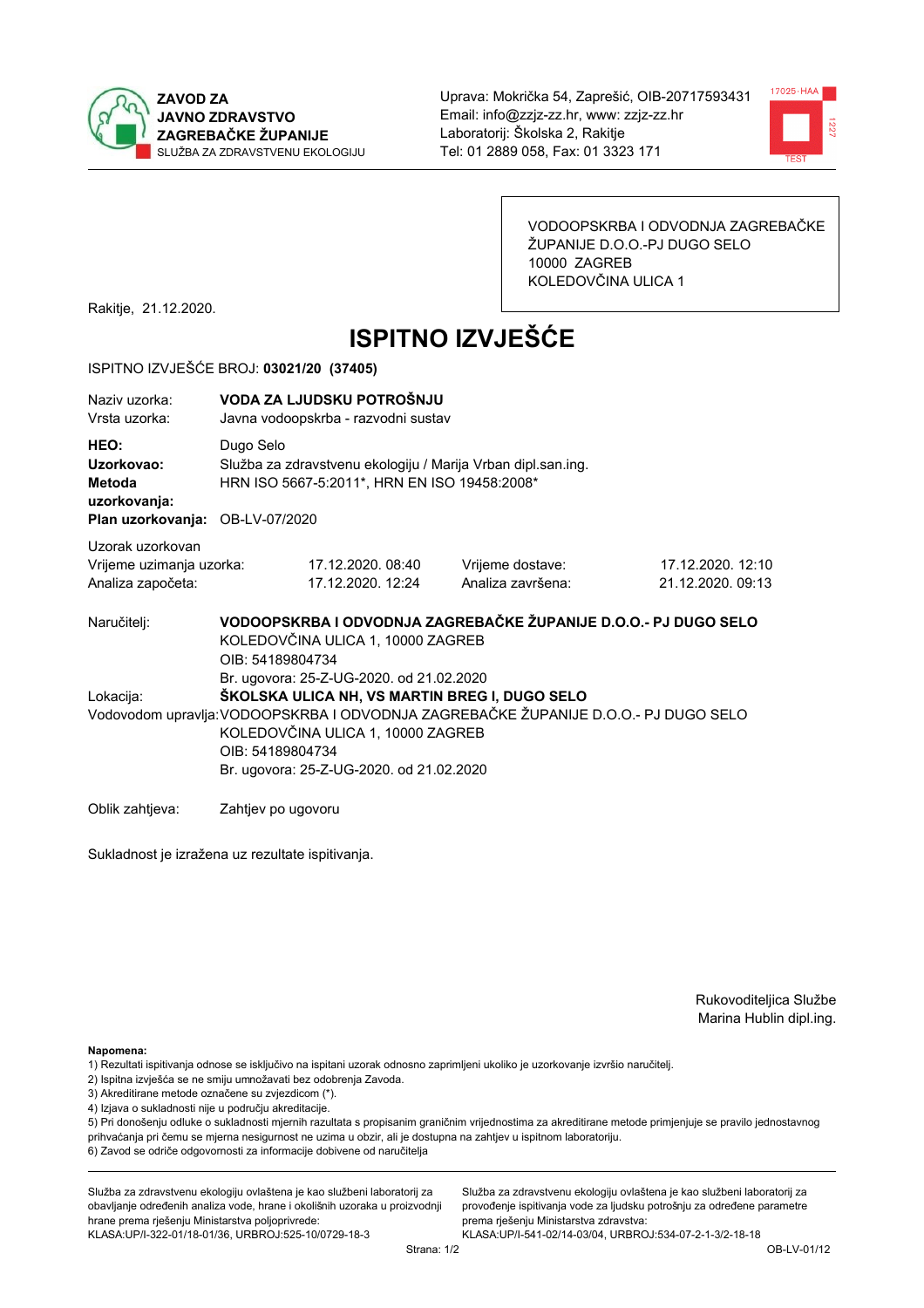## **REZULTATI ISPITIVANJA:**

| Pokazatelj                | <b>Metoda</b>                           | <b>MJ</b>                   | <b>Rezultatt</b> | <b>MDK**</b> | <b>Sukladno</b> |
|---------------------------|-----------------------------------------|-----------------------------|------------------|--------------|-----------------|
| Temperatura               | Standard Methods 21st Ed.<br>2005.2550B | $^{\circ}$ C                | 9,3              | 25           | <b>DA</b>       |
| Slobodni rezidualni klor  | HRN EN ISO 7393-2:2018*                 | mg/L $Cl_2$                 | 0,17             | 0,5          | DA              |
| Boja                      | HRN EN ISO 7887:2012                    | mg/L Pt/Co skale            | < 5              | 20           | <b>DA</b>       |
| Mutnoća                   | HRN EN ISO 7027-1:2016*                 | NTU jedinica                | 0,34             | 4            | DA              |
| <b>Miris</b>              | HRN EN 1622:2008                        |                             | bez              | bez          | DA              |
| Okus                      | HRN EN 1622:2008                        |                             | bez              | bez          | DA              |
| pH                        | HRN EN ISO 10523:2012*                  | pH jedinica                 | 7,6              | $6.5 - 9.5$  | <b>DA</b>       |
| Temp.pri određivanju pH   |                                         | $\overline{c}$              | 15,9             |              |                 |
| Elektrovodljivost         | HRN EN 27888:2008*                      | µScm <sup>-1</sup> pri 20°C | 433              | 2.500        | DA              |
| Utrošak KMnO <sub>4</sub> | HRN EN ISO 8467:2001                    | mg/L O <sub>2</sub>         | < 0.5            | 5,0          | DA              |
| Kloridi                   | HRN EN ISO 10304-1:2009*                | mg/L CI                     | 10,5             | 250,0        | DA              |
| Nitriti                   | HRN EN ISO 10304-1:2009*                | mg/L $(NO2)$                | < 0,050          | 0,50         | DA              |
| Nitrati                   | HRN EN ISO 10304-1:2009*                | mg/L $(NO3)$                | 5,5              | 50           | DA              |
| Amonij                    | HRN ISO 7150-1:1998*                    | mg/L $(NH_A^+)$             | < 0,05           | 0,50         | DA              |

trezultat izražen kao manje od (<) odnosi se na granicu kvantifikacije

\*\*maksimalno dozvoljena koncentracija

## Izjava o sukladnosti

Prema ispitanim parametrima uzorak vode JE SUKLADAN zahtjevima članka 5. Zakona o vodi za ljudsku potrošnju (NN 56/2013, 64/2015, 104/2017, 115/2018, 16/2020) i priloga I Pravilnika o parametrima sukladnosti, metodama analize, monitoringu i planovima sigurnosti vode za ljudsku potrošnju te načinu vođenja registra pravnih osoba koje obavljaju djelatnost javne vodoopskrbe (NN 125/2017, 39/2020).

> Voditeljica Odsjeka Nikolina Ciban dipl.ing.

# Odsiek za mikrobiološka ispitivanja voda

## **REZULTATI ISPITIVANJA:**

| Pokazatelj             | <b>Metoda</b>           | <b>MJ</b>   | <b>Rezultat</b> | MDK** | <b>Sukladno</b> |
|------------------------|-------------------------|-------------|-----------------|-------|-----------------|
| Ukupni koliformi       | HRN EN ISO 9308-1:2014* | broj/100 mL |                 | 0     | DA              |
| Escherichia coli       | HRN EN ISO 9308-1:2014* | broj/100 mL | < 1             | 0     | DA              |
| Enterokoki             | HRN EN ISO 7899-2:2000* | broj/100 mL | < 1             | 0     | DA              |
| Pseudomonas aeruginosa | HRN EN ISO 16266:2008*  | broj/100 mL | < 1             | 0     | DA              |
| Aerobne bakt -36°C/48h | HRN EN ISO 6222:2000*   | broj/1 mL   | < 1             | 100   | DA              |
| Aerobne bakt -22°C/72h | HRN EN ISO 6222:2000*   | broj/1 mL   |                 | 100   | DA              |

\*\*maksimalno dozvoljena koncentracija

#### Izjava o sukladnosti

Prema ispitanim parametrima uzorak vode JE SUKLADAN zahtievima članka 5. Zakona o vodi za ljudsku potrošnju (NN 56/2013, 64/2015, 104/2017, 115/2018, 16/2020) i priloga I Pravilnika o parametrima sukladnosti, metodama analize, monitoringu i planovima sigurnosti vode za ljudsku potrošnju te načinu vođenja registra pravnih osoba koje obavljaju djelatnost javne vodoopskrbe (NN 125/2017, 39/2020).

> Voditeljica Odsjeka Marina Hublin dipl.ing.

## KRAJ ISPITNOG IZVJEŠĆA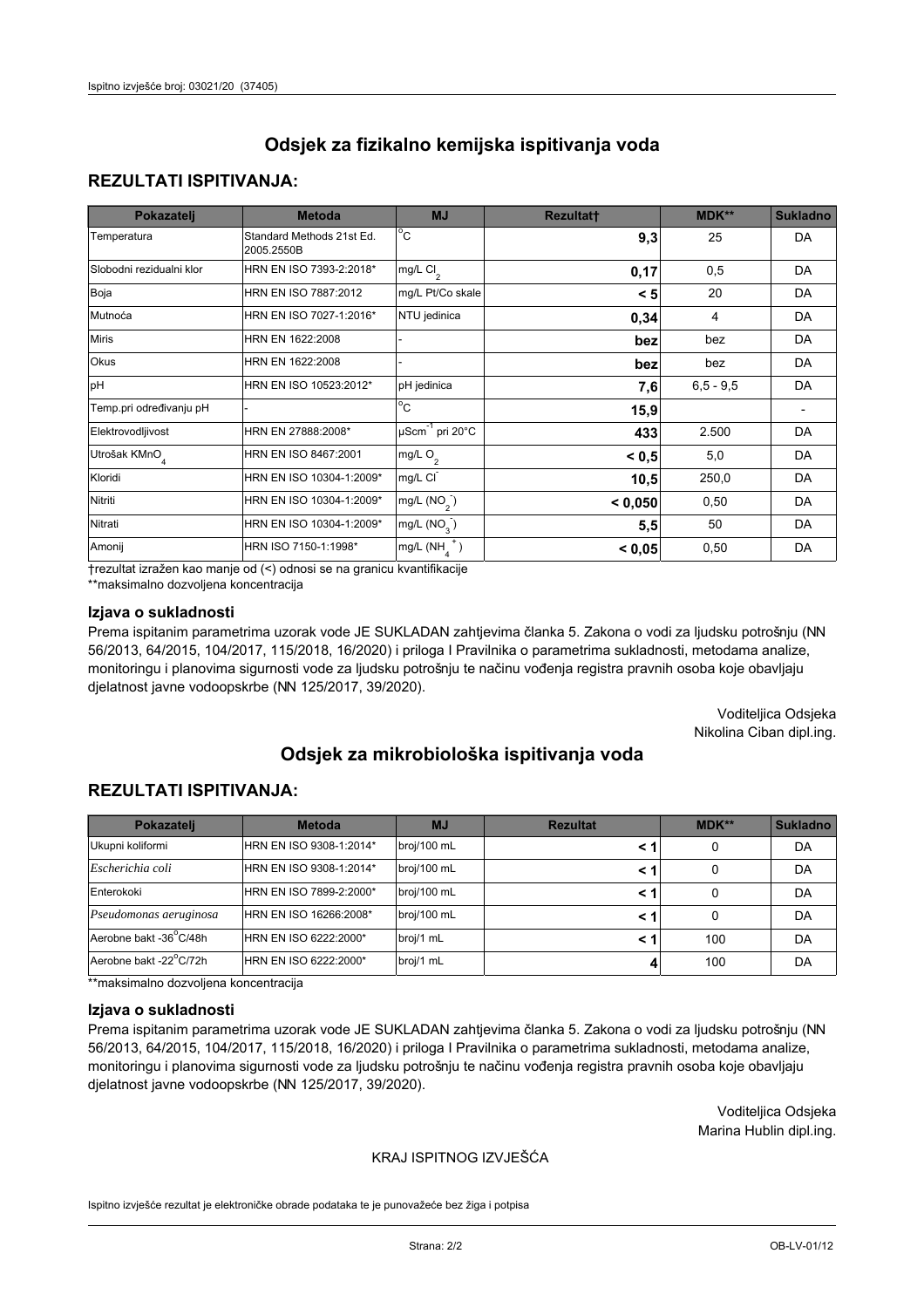



VODOOPSKRBA I ODVODNJA ZAGREBAČKE ŽUPANIJE D.O.O.-PJ DUGO SELO 10000 ZAGREB KOLEDOVČINA ULICA 1

Rakitje, 21.12.2020.

# **ISPITNO IZVJEŠĆE**

#### ISPITNO IZVJEŠĆE BROJ: 03020/20 (37404)

| Naziv uzorka:<br>Vrsta uzorka:                                                  | VODA ZA LJUDSKU POTROŠNJU<br>Javna vodoopskrba - razvodni sustav                                                                                                                                                                  |                                                                                                              |                                       |                                        |  |  |  |
|---------------------------------------------------------------------------------|-----------------------------------------------------------------------------------------------------------------------------------------------------------------------------------------------------------------------------------|--------------------------------------------------------------------------------------------------------------|---------------------------------------|----------------------------------------|--|--|--|
| HEO:<br>Uzorkovao:<br>Metoda<br>uzorkovanja:<br>Plan uzorkovanja: OB-LV-07/2020 | Dugo Selo                                                                                                                                                                                                                         | Služba za zdravstvenu ekologiju / Marija Vrban dipl.san.ing.<br>HRN ISO 5667-5:2011*, HRN EN ISO 19458:2008* |                                       |                                        |  |  |  |
| Uzorak uzorkovan<br>Vrijeme uzimanja uzorka:<br>Analiza započeta:               |                                                                                                                                                                                                                                   | 17.12.2020. 08:30<br>17.12.2020. 12:24                                                                       | Vrijeme dostave:<br>Analiza završena: | 17.12.2020. 12:10<br>21.12.2020. 09:13 |  |  |  |
| Naručitelj:                                                                     | VODOOPSKRBA I ODVODNJA ZAGREBAČKE ŽUPANIJE D.O.O.- PJ DUGO SELO<br>KOLEDOVČINA ULICA 1, 10000 ZAGREB<br>OIB: 54189804734<br>Br. ugovora: 25-Z-UG-2020. od 21.02.2020                                                              |                                                                                                              |                                       |                                        |  |  |  |
| Lokacija:                                                                       | NH KOD DVD-a, CENTAR GRADA, DUGO SELO<br>Vodovodom upravlja: VODOOPSKRBA I ODVODNJA ZAGREBAČKE ŽUPANIJE D.O.O.- PJ DUGO SELO<br>KOLEDOVČINA ULICA 1, 10000 ZAGREB<br>OIB: 54189804734<br>Br. ugovora: 25-Z-UG-2020. od 21.02.2020 |                                                                                                              |                                       |                                        |  |  |  |
| Oblik zahtieva:                                                                 | Zahtjev po ugovoru                                                                                                                                                                                                                |                                                                                                              |                                       |                                        |  |  |  |

Sukladnost je izražena uz rezultate ispitivanja.

Rukovoditeljica Službe Marina Hublin dipl.ing.

Napomena:

- 1) Rezultati ispitivanja odnose se isključivo na ispitani uzorak odnosno zaprimljeni ukoliko je uzorkovanje izvršio naručiteli.
- 2) Ispitna izvješća se ne smiju umnožavati bez odobrenja Zavoda.
- 3) Akreditirane metode označene su zvjezdicom (\*).
- 4) Izjava o sukladnosti nije u području akreditacije.

5) Pri donošenju odluke o sukladnosti mjernih razultata s propisanim graničnim vrijednostima za akreditirane metode primjenjuje se pravilo jednostavnog prihvaćanja pri čemu se mjerna nesigurnost ne uzima u obzir, ali je dostupna na zahtjev u ispitnom laboratoriju.

6) Zavod se odriče odgovornosti za informacije dobivene od naručitelja

Služba za zdravstvenu ekologiju ovlaštena je kao službeni laboratorij za obavljanje određenih analiza vode, hrane i okolišnih uzoraka u proizvodnji hrane prema rješenju Ministarstva poljoprivrede:

KLASA: UP/I-322-01/18-01/36, URBROJ: 525-10/0729-18-3

Služba za zdravstvenu ekologiju ovlaštena je kao službeni laboratorij za provođenje ispitivanja vode za ljudsku potrošnju za određene parametre prema riešenju Ministarstva zdravstva: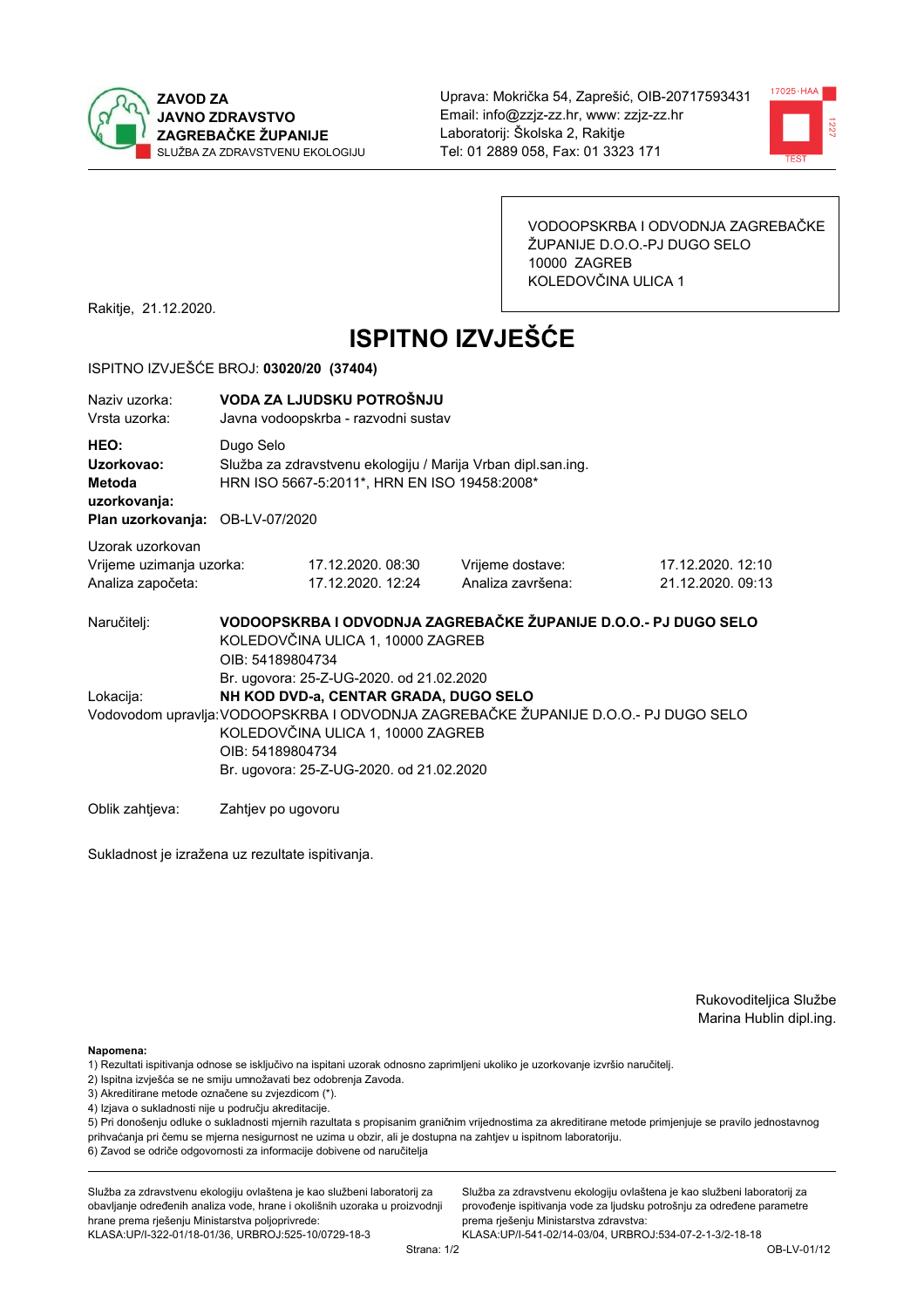## **REZULTATI ISPITIVANJA:**

| Pokazatelj                | <b>Metoda</b>                           | <b>MJ</b>                   | <b>Rezultatt</b> | <b>MDK**</b> | <b>Sukladno</b> |
|---------------------------|-----------------------------------------|-----------------------------|------------------|--------------|-----------------|
| Temperatura               | Standard Methods 21st Ed.<br>2005.2550B | $^{\circ}$ C                | 12,1             | 25           | <b>DA</b>       |
| Slobodni rezidualni klor  | HRN EN ISO 7393-2:2018*                 | mg/L $Cl_2$                 | 0,10             | 0,5          | DA              |
| Boja                      | HRN EN ISO 7887:2012                    | mg/L Pt/Co skale            | < 5              | 20           | <b>DA</b>       |
| Mutnoća                   | HRN EN ISO 7027-1:2016*                 | NTU jedinica                | 0,18             | 4            | DA              |
| <b>Miris</b>              | HRN EN 1622:2008                        |                             | bez              | bez          | DA              |
| Okus                      | HRN EN 1622:2008                        |                             | bez              | bez          | DA              |
| pH                        | HRN EN ISO 10523:2012*                  | pH jedinica                 | 7,4              | $6.5 - 9.5$  | <b>DA</b>       |
| Temp.pri određivanju pH   |                                         | $\overline{c}$              | 16,3             |              |                 |
| Elektrovodljivost         | HRN EN 27888:2008*                      | µScm <sup>-1</sup> pri 20°C | 432              | 2.500        | DA              |
| Utrošak KMnO <sub>4</sub> | HRN EN ISO 8467:2001                    | mg/L O <sub>2</sub>         | 0,5              | 5,0          | DA              |
| Kloridi                   | HRN EN ISO 10304-1:2009*                | mg/L CI                     | 10,7             | 250,0        | DA              |
| Nitriti                   | HRN EN ISO 10304-1:2009*                | mg/L $(NO2)$                | < 0,050          | 0,50         | DA              |
| Nitrati                   | HRN EN ISO 10304-1:2009*                | mg/L $(NO3)$                | 5,5              | 50           | DA              |
| Amonij                    | HRN ISO 7150-1:1998*                    | mg/L $(NH_A^+)$             | < 0,05           | 0,50         | DA              |

trezultat izražen kao manje od (<) odnosi se na granicu kvantifikacije

\*\*maksimalno dozvoljena koncentracija

## Izjava o sukladnosti

Prema ispitanim parametrima uzorak vode JE SUKLADAN zahtjevima članka 5. Zakona o vodi za ljudsku potrošnju (NN 56/2013, 64/2015, 104/2017, 115/2018, 16/2020) i priloga I Pravilnika o parametrima sukladnosti, metodama analize, monitoringu i planovima sigurnosti vode za ljudsku potrošnju te načinu vođenja registra pravnih osoba koje obavljaju djelatnost javne vodoopskrbe (NN 125/2017, 39/2020).

> Voditeljica Odsjeka Nikolina Ciban dipl.ing.

# Odsiek za mikrobiološka ispitivanja voda

## **REZULTATI ISPITIVANJA:**

| Pokazatelj             | <b>Metoda</b>           | <b>MJ</b>   | <b>Rezultat</b> | $MDK**$ | <b>Sukladno</b> |
|------------------------|-------------------------|-------------|-----------------|---------|-----------------|
| Ukupni koliformi       | HRN EN ISO 9308-1:2014* | broj/100 mL | < 1             | 0       | DA              |
| Escherichia coli       | HRN EN ISO 9308-1:2014* | broj/100 mL | < 1             | 0       | DA              |
| Enterokoki             | HRN EN ISO 7899-2:2000* | broj/100 mL | < 1             |         | DA              |
| Pseudomonas aeruginosa | HRN EN ISO 16266:2008*  | broj/100 mL | < 1             | 0       | DA              |
| Aerobne bakt -36°C/48h | HRN EN ISO 6222:2000*   | broj/1 mL   | < 1             | 100     | DA              |
| Aerobne bakt -22°C/72h | HRN EN ISO 6222:2000*   | broj/1 mL   | < 1             | 100     | DA              |

\*\*maksimalno dozvoljena koncentracija

#### Izjava o sukladnosti

Prema ispitanim parametrima uzorak vode JE SUKLADAN zahtjevima članka 5. Zakona o vodi za ljudsku potrošnju (NN 56/2013, 64/2015, 104/2017, 115/2018, 16/2020) i priloga I Pravilnika o parametrima sukladnosti, metodama analize, monitoringu i planovima sigurnosti vode za ljudsku potrošnju te načinu vođenja registra pravnih osoba koje obavljaju djelatnost javne vodoopskrbe (NN 125/2017, 39/2020).

> Voditeljica Odsjeka Marina Hublin dipl.ing.

## KRAJ ISPITNOG IZVJEŠĆA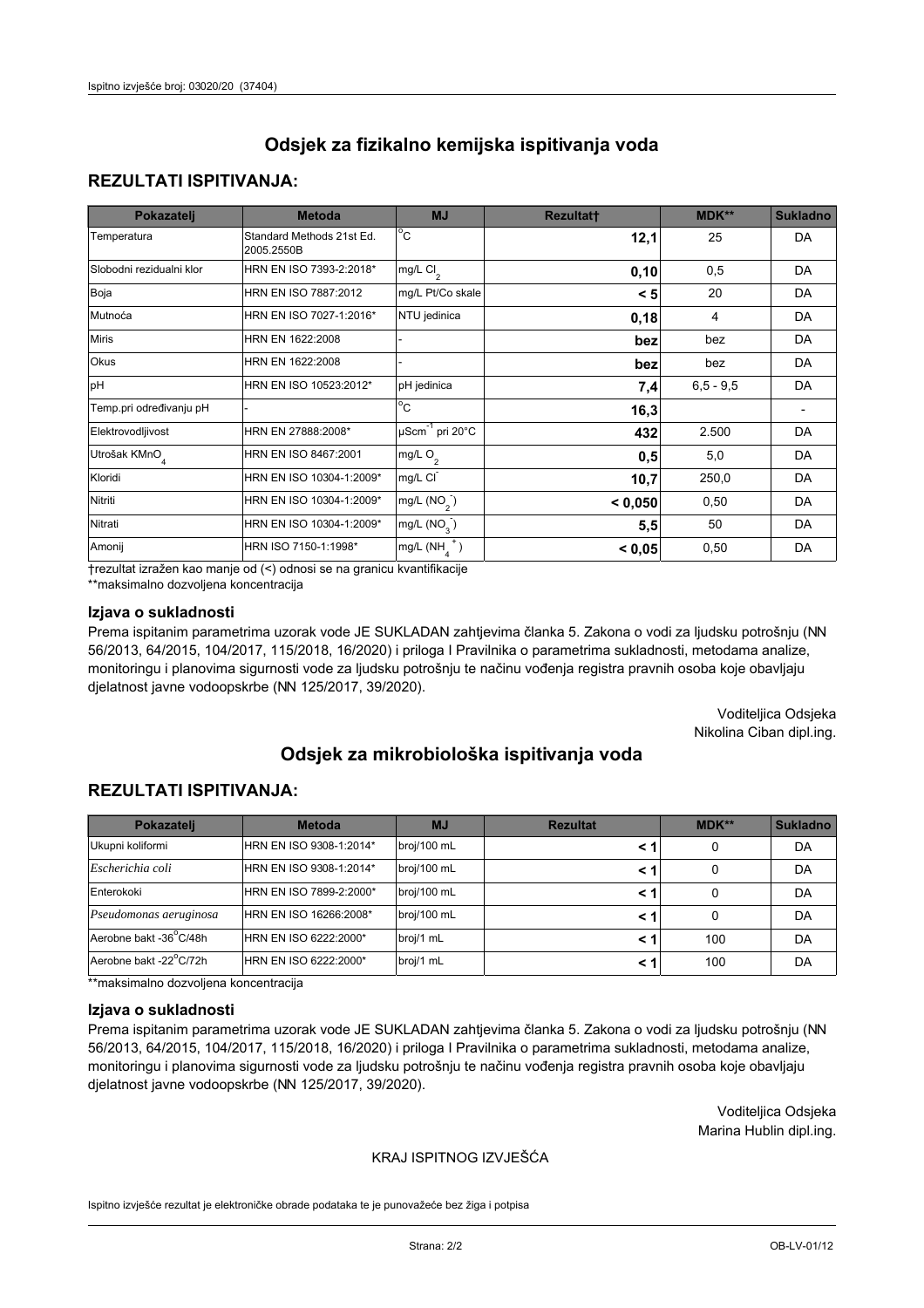



VODOOPSKRBA I ODVODNJA ZAGREBAČKE ŽUPANIJE D.O.O.-PJ DUGO SELO 10000 ZAGREB KOLEDOVČINA ULICA 1

Rakitje, 21.12.2020.

# **ISPITNO IZVJEŠĆE**

#### ISPITNO IZVJEŠĆE BROJ: 03019/20 (37403)

| Naziv uzorka:<br>Vrsta uzorka:                                                  | VODA ZA LJUDSKU POTROŠNJU<br>Javna vodoopskrba - razvodni sustav                                                                                                                                              |                                                                                                              |                                       |                                        |  |  |  |
|---------------------------------------------------------------------------------|---------------------------------------------------------------------------------------------------------------------------------------------------------------------------------------------------------------|--------------------------------------------------------------------------------------------------------------|---------------------------------------|----------------------------------------|--|--|--|
| HEO:<br>Uzorkovao:<br>Metoda<br>uzorkovanja:<br>Plan uzorkovanja: OB-LV-07/2020 | Dugo Selo                                                                                                                                                                                                     | Služba za zdravstvenu ekologiju / Marija Vrban dipl.san.ing.<br>HRN ISO 5667-5:2011*, HRN EN ISO 19458:2008* |                                       |                                        |  |  |  |
| Uzorak uzorkovan<br>Vrijeme uzimanja uzorka:<br>Analiza započeta:               |                                                                                                                                                                                                               | 17.12.2020.08:05<br>17.12.2020. 12:23                                                                        | Vrijeme dostave:<br>Analiza završena: | 17.12.2020. 12:10<br>21.12.2020. 09:10 |  |  |  |
| Naručitelj:                                                                     | VODOOPSKRBA I ODVODNJA ZAGREBAČKE ŽUPANIJE D.O.O.- PJ DUGO SELO<br>KOLEDOVČINA ULICA 1, 10000 ZAGREB<br>OIB: 54189804734<br>Br. ugovora: 25-Z-UG-2020. od 21.02.2020                                          |                                                                                                              |                                       |                                        |  |  |  |
| Lokacija:                                                                       | <b>NH OBOROVO</b><br>Vodovodom upravlja: VODOOPSKRBA I ODVODNJA ZAGREBAČKE ŽUPANIJE D.O.O.- PJ DUGO SELO<br>KOLEDOVČINA ULICA 1, 10000 ZAGREB<br>OIB: 54189804734<br>Br. ugovora: 25-Z-UG-2020. od 21.02.2020 |                                                                                                              |                                       |                                        |  |  |  |
| Oblik zahtjeva:                                                                 | Zahtjev po ugovoru                                                                                                                                                                                            |                                                                                                              |                                       |                                        |  |  |  |

Sukladnost je izražena uz rezultate ispitivanja.

Rukovoditeljica Službe Marina Hublin dipl.ing.

Napomena:

- 1) Rezultati ispitivanja odnose se isključivo na ispitani uzorak odnosno zaprimljeni ukoliko je uzorkovanje izvršio naručiteli.
- 2) Ispitna izvješća se ne smiju umnožavati bez odobrenja Zavoda.
- 3) Akreditirane metode označene su zvjezdicom (\*).
- 4) Izjava o sukladnosti nije u području akreditacije.

5) Pri donošenju odluke o sukladnosti mjernih razultata s propisanim graničnim vrijednostima za akreditirane metode primjenjuje se pravilo jednostavnog prihvaćanja pri čemu se mjerna nesigurnost ne uzima u obzir, ali je dostupna na zahtjev u ispitnom laboratoriju.

6) Zavod se odriče odgovornosti za informacije dobivene od naručitelja

Služba za zdravstvenu ekologiju ovlaštena je kao službeni laboratorij za obavljanje određenih analiza vode, hrane i okolišnih uzoraka u proizvodnji hrane prema rješenju Ministarstva poljoprivrede:

KLASA: UP/I-322-01/18-01/36, URBROJ: 525-10/0729-18-3

Služba za zdravstvenu ekologiju ovlaštena je kao službeni laboratorij za provođenje ispitivanja vode za ljudsku potrošnju za određene parametre prema riešenju Ministarstva zdravstva: